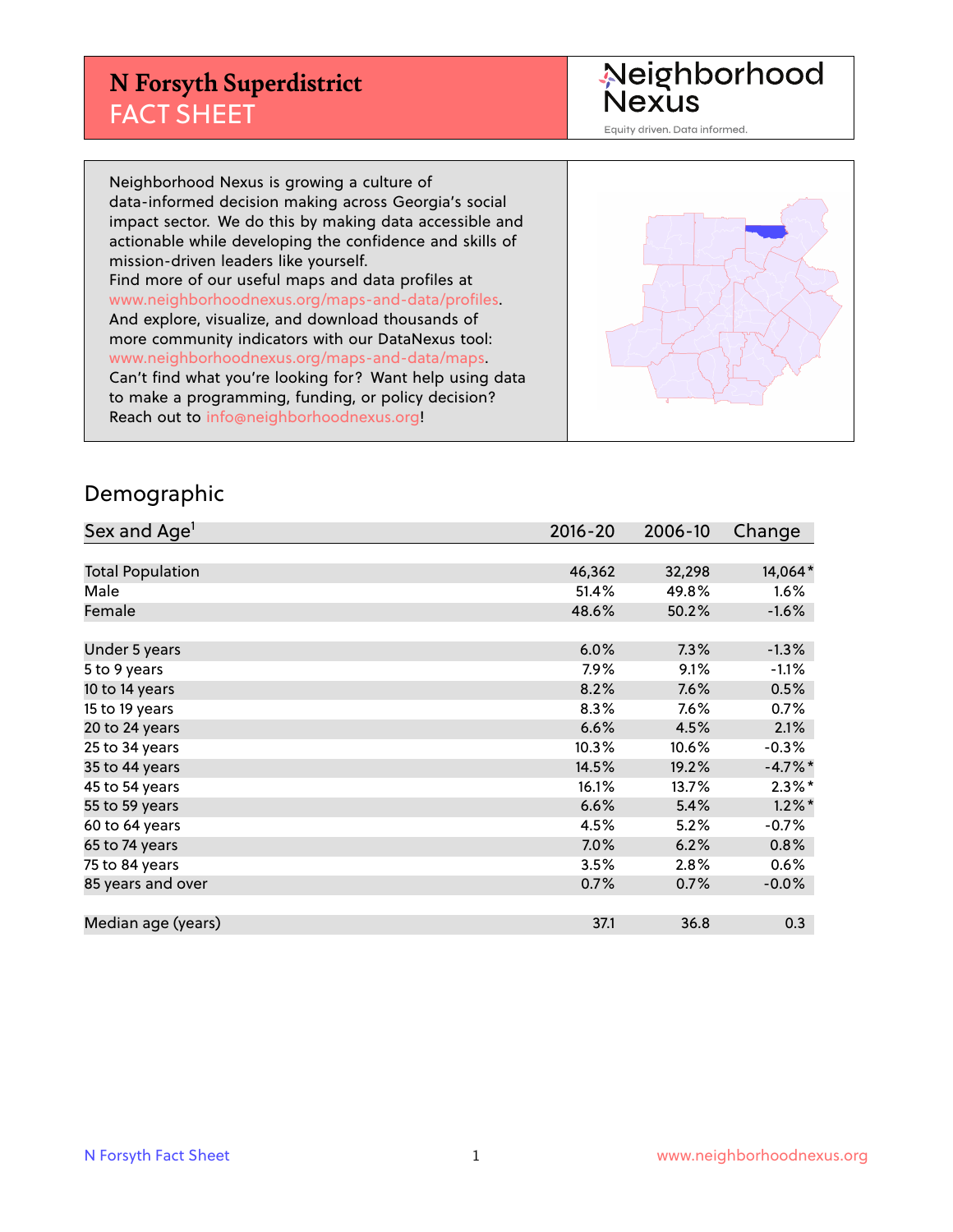# Demographic, continued...

| Race <sup>2</sup>                                            | $2016 - 20$    | 2006-10        | Change        |
|--------------------------------------------------------------|----------------|----------------|---------------|
| <b>Total population</b>                                      | 46,362         | 32,298         | 14,064*       |
| One race                                                     | 97.3%          | 99.3%          | $-2.0\%$ *    |
| White                                                        | 91.1%          | 93.2%          | $-2.1%$       |
| <b>Black or African American</b>                             | 2.0%           | 2.1%           | $-0.1%$       |
| American Indian and Alaska Native                            | 0.1%           | 0.2%           | $-0.2%$       |
| Asian                                                        | 1.5%           | 1.2%           | 0.3%          |
| Native Hawaiian and Other Pacific Islander                   | 0.1%           | 0.0%           | 0.1%          |
| Some other race                                              | 2.5%           | 2.5%           | $-0.0%$       |
| Two or more races                                            | 2.7%           | 0.7%           | $2.0\%$ *     |
| Race alone or in combination with other race(s) <sup>3</sup> | $2016 - 20$    | 2006-10        | Change        |
|                                                              |                |                |               |
| Total population                                             | 46,362         | 32,298         | 14,064*       |
| White                                                        | 93.5%          | 93.9%          | $-0.3%$       |
| <b>Black or African American</b>                             | 3.1%           | 2.2%           | 0.9%          |
| American Indian and Alaska Native                            | 0.3%           | 0.5%           | $-0.2%$       |
| Asian                                                        | 1.9%           | 1.5%           | 0.4%          |
| Native Hawaiian and Other Pacific Islander                   | 0.3%           | 0.0%           | 0.3%          |
| Some other race                                              | 3.6%           | 2.7%           | 1.0%          |
|                                                              |                |                |               |
| Hispanic or Latino and Race <sup>4</sup>                     | $2016 - 20$    | 2006-10        | Change        |
| <b>Total population</b>                                      | 46,362         | 32,298         | 14,064*       |
| Hispanic or Latino (of any race)                             | 8.4%           | 7.4%           | 1.0%          |
| Not Hispanic or Latino                                       | 91.6%          | 92.6%          | $-1.0%$       |
| White alone                                                  | 86.0%          | 88.7%          | $-2.7\%$ *    |
| Black or African American alone                              | 1.9%           | 2.1%           | $-0.3%$       |
| American Indian and Alaska Native alone                      | 0.1%           | 0.2%           | $-0.1%$       |
| Asian alone                                                  | 1.5%           | 1.1%           | 0.4%          |
| Native Hawaiian and Other Pacific Islander alone             | 0.0%           | 0.0%           | 0.0%          |
| Some other race alone                                        | 0.0%           | 0.0%           | 0.0%          |
| Two or more races                                            | 2.1%           | 0.5%           | $1.6\%$ *     |
|                                                              |                |                |               |
| U.S. Citizenship Status <sup>5</sup>                         | $2016 - 20$    | 2006-10        | Change        |
|                                                              |                |                |               |
| Foreign-born population<br>Naturalized U.S. citizen          | 3,321<br>46.3% | 2,502<br>32.9% | 819<br>13.4%* |
| Not a U.S. citizen                                           |                |                |               |
|                                                              | 53.7%          | 67.1%          | $-13.4%$      |
| Citizen, Voting Age Population <sup>6</sup>                  | $2016 - 20$    | 2006-10        | Change        |
| Citizen, 18 and over population                              | 31,854         | 21,524         | 10,330*       |
| Male                                                         | 49.9%          | 48.2%          | 1.6%          |
| Female                                                       | 50.1%          | 51.8%          | $-1.6%$       |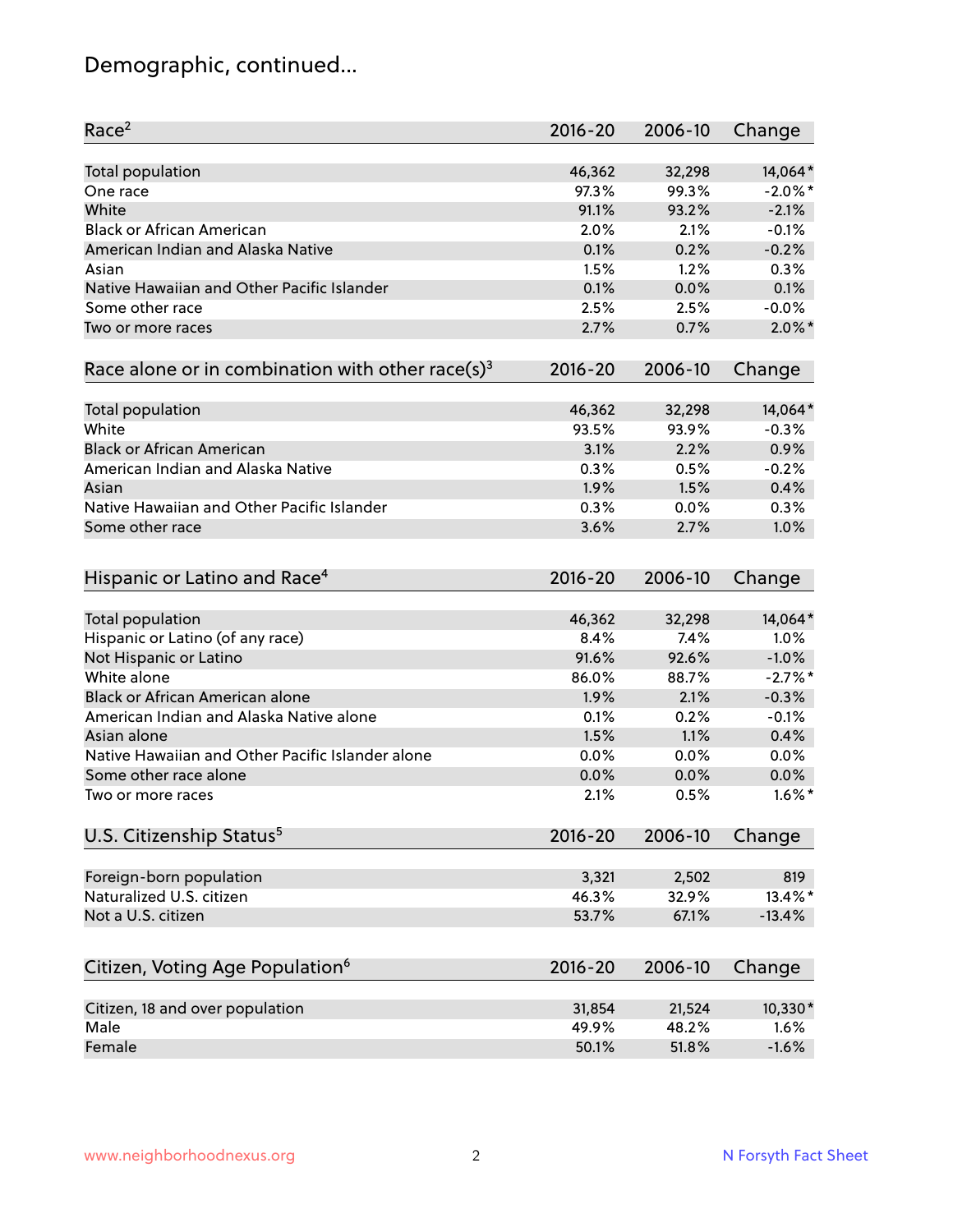#### Economic

| Income <sup>7</sup>                                 | $2016 - 20$ | 2006-10 | Change     |
|-----------------------------------------------------|-------------|---------|------------|
|                                                     |             |         |            |
| All households                                      | 15,317      | 11,065  | $4,252*$   |
| Less than \$10,000                                  | 3.1%        | 3.2%    | $-0.2%$    |
| \$10,000 to \$14,999                                | 1.4%        | 2.4%    | $-1.0%$    |
| \$15,000 to \$24,999                                | 4.7%        | 8.2%    | $-3.4\%$ * |
| \$25,000 to \$34,999                                | 5.3%        | 6.5%    | $-1.3%$    |
| \$35,000 to \$49,999                                | 8.1%        | 12.6%   | $-4.5%$ *  |
| \$50,000 to \$74,999                                | 14.3%       | 18.9%   | $-4.6\%$ * |
| \$75,000 to \$99,999                                | 13.8%       | 18.5%   | $-4.7%$ *  |
| \$100,000 to \$149,999                              | 24.7%       | 19.3%   | $5.4\%$ *  |
| \$150,000 to \$199,999                              | 11.2%       | 6.0%    | $5.2\%$ *  |
| \$200,000 or more                                   | 13.4%       | 4.4%    | $9.0\%$ *  |
| Median household income (dollars)                   | 98,822      | 72,299  | 26,523*    |
| Mean household income (dollars)                     | 113,996     | 83,587  | 30,409*    |
| With earnings                                       | 85.9%       | 85.8%   | 0.1%       |
| Mean earnings (dollars)                             | 116,003     | 83,336  | 32,667*    |
| <b>With Social Security</b>                         | 24.9%       | 23.7%   | 1.3%       |
| Mean Social Security income (dollars)               | 21,579      | 16,768  | 4,811*     |
| With retirement income                              | 16.7%       | 19.7%   | $-3.1%$    |
| Mean retirement income (dollars)                    | 27,133      | 22,562  | 4,571*     |
| With Supplemental Security Income                   | 3.1%        | 2.2%    | 0.9%       |
| Mean Supplemental Security Income (dollars)         | 9,214       | 8,647   | 566        |
| With cash public assistance income                  | 1.2%        | 0.5%    | 0.7%       |
| Mean cash public assistance income (dollars)        | 2,366       | 2,088   | 279        |
| With Food Stamp/SNAP benefits in the past 12 months | 5.9%        | 5.2%    | 0.8%       |
|                                                     |             |         |            |
| Families                                            | 12,509      | 8,762   | $3,747*$   |
| Less than \$10,000                                  | 1.8%        | 2.5%    | $-0.6%$    |
| \$10,000 to \$14,999                                | 1.0%        | 0.4%    | 0.6%       |
| \$15,000 to \$24,999                                | 3.0%        | 5.2%    | $-2.2%$    |
| \$25,000 to \$34,999                                | 4.6%        | 5.9%    | $-1.3%$    |
| \$35,000 to \$49,999                                | 7.4%        | 11.7%   | $-4.3%$    |
| \$50,000 to \$74,999                                | 14.3%       | 19.7%   | $-5.4\%$ * |
| \$75,000 to \$99,999                                | 15.0%       | 20.2%   | $-5.2%$ *  |
| \$100,000 to \$149,999                              | 25.9%       | 22.1%   | 3.8%       |
| \$150,000 to \$199,999                              | 11.9%       | 7.6%    | 4.2%*      |
| \$200,000 or more                                   | 15.1%       | 4.7%    | 10.4%*     |
| Median family income (dollars)                      | 104,993     | 80,827  | 24,166*    |
| Mean family income (dollars)                        | 122,154     | 92,020  | 30,134*    |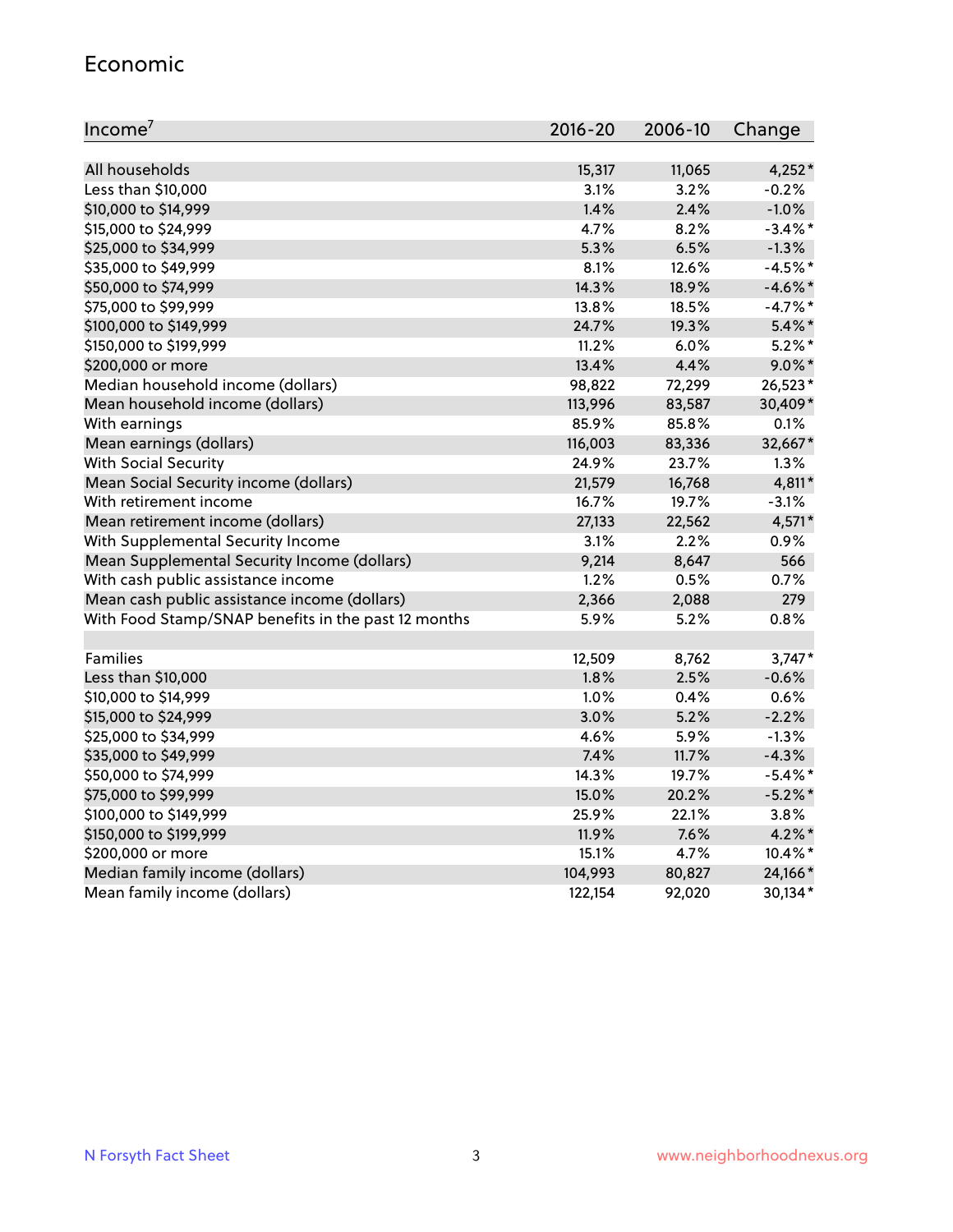#### Economic, continued...

| Income, continued <sup>8</sup>                                        | 2016-20     | 2006-10 | Change             |
|-----------------------------------------------------------------------|-------------|---------|--------------------|
|                                                                       |             |         |                    |
| Nonfamily households                                                  | 2,808       | 2,303   | 505*               |
| Median nonfamily income (dollars)                                     | 55,153      | 38,438  | 16,715*            |
| Mean nonfamily income (dollars)                                       | 67,262      | 48,003  | 19,258*            |
| Median earnings for workers (dollars)                                 | 43,406      | 36,396  | 7,010*             |
| Median earnings for male full-time, year-round workers                | 68,836      | 55,014  | 13,822*            |
| (dollars)                                                             |             |         |                    |
| Median earnings for female full-time, year-round workers<br>(dollars) | 51,149      | 40,717  | 10,432*            |
| Per capita income (dollars)                                           | 38,659      | 28,963  | $9,697*$           |
|                                                                       |             |         |                    |
| Families and People Below Poverty Level <sup>9</sup>                  | $2016 - 20$ | 2006-10 | Change             |
|                                                                       |             |         |                    |
| All families                                                          | 5.2%        | 3.6%    | 1.7%               |
| With related children under 18 years                                  | 6.8%        | 4.8%    | 2.0%               |
| With related children under 5 years only                              | 6.6%        | 1.1%    | 5.5%               |
| Married couple families                                               | 4.0%        | 2.7%    | 1.3%               |
| With related children under 18 years                                  | 4.8%        | 3.4%    | 1.4%               |
| With related children under 5 years only                              | 2.2%        | 1.2%    | 1.1%               |
| Families with female householder, no husband present                  | 17.2%       | 13.7%   | 3.6%               |
| With related children under 18 years                                  | 18.7%       | 18.8%   | $-0.0%$            |
| With related children under 5 years only                              | 18.2%       | (X)     | $(X)$ <sup>+</sup> |
| All people                                                            | 6.8%        | 5.1%    | 1.6%               |
| Under 18 years                                                        | 8.0%        | 4.6%    | 3.4%               |
| Related children under 18 years                                       | 8.0%        | 4.5%    | 3.6%               |
| Related children under 5 years                                        | 9.8%        | 7.1%    | 2.7%               |
| Related children 5 to 17 years                                        | 7.6%        | 3.6%    | 4.0%               |
| 18 years and over                                                     | 6.3%        | 5.3%    | 0.9%               |
| 18 to 64 years                                                        | 6.2%        | 5.0%    | 1.1%               |
| 65 years and over                                                     | 7.0%        | 7.4%    | $-0.4%$            |
| People in families                                                    | 5.6%        | 3.9%    | 1.7%               |
| Unrelated individuals 15 years and over                               | 17.8%       | 16.1%   | 1.7%               |
|                                                                       |             |         |                    |
| Non-Hispanic white people                                             | 5.8%        | 3.6%    | $2.2\%$ *          |
| Black or African-American people                                      | 0.2%        | 0.0%    | 0.2%               |
| Asian people                                                          | 0.0%        | 0.0%    | 0.0%               |
| Hispanic or Latino people                                             | 18.5%       | 25.7%   | $-7.3%$            |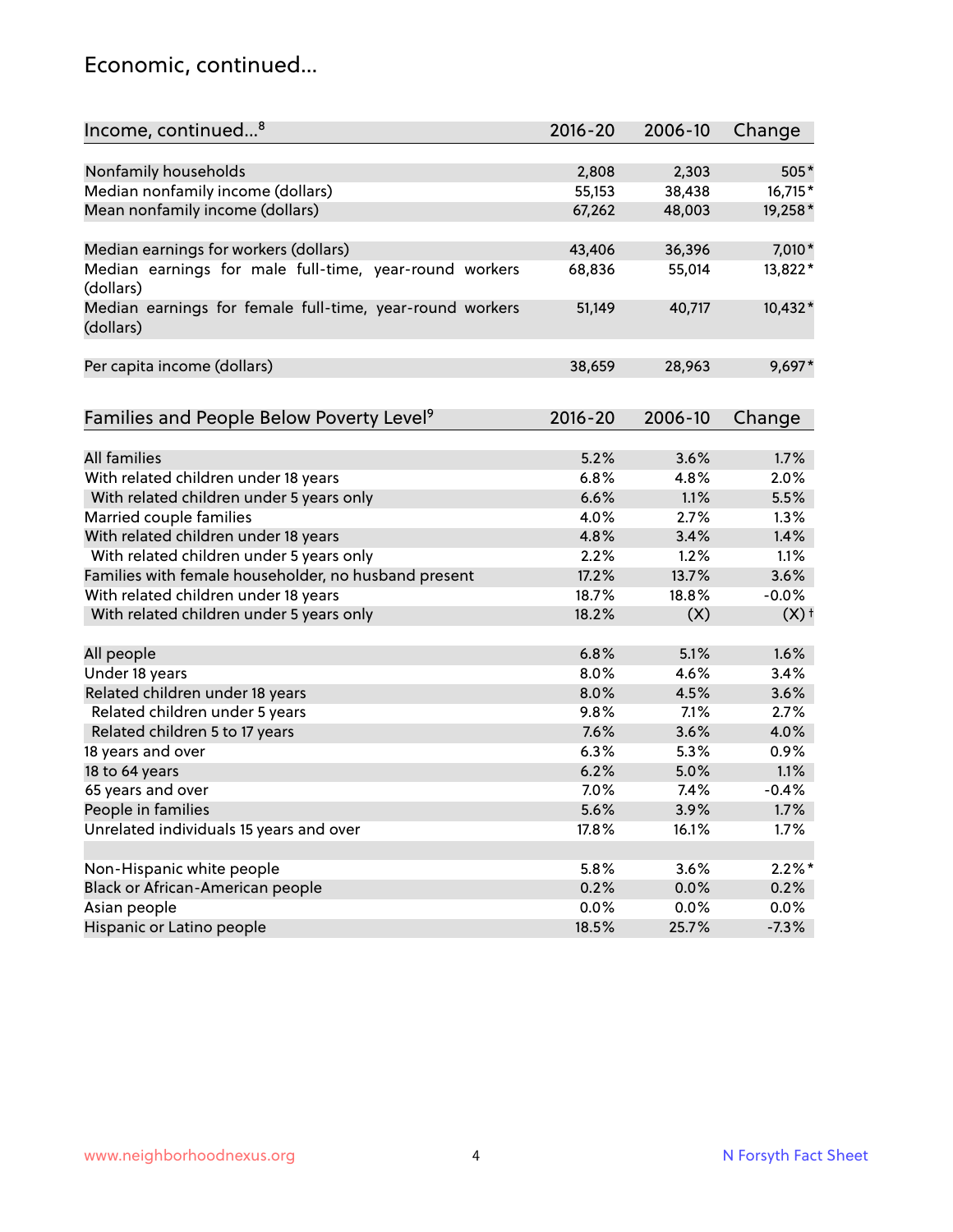## Employment

| Employment Status <sup>10</sup>                                             | $2016 - 20$ | 2006-10 | Change    |
|-----------------------------------------------------------------------------|-------------|---------|-----------|
|                                                                             |             |         |           |
| Population 16 years and over                                                | 35,171      | 24,087  | 11,084*   |
| In labor force                                                              | 72.0%       | 70.5%   | 1.5%      |
| Civilian labor force                                                        | 71.9%       | 70.5%   | 1.5%      |
| Employed                                                                    | 69.3%       | 66.7%   | 2.6%      |
| Unemployed                                                                  | 2.6%        | 3.8%    | $-1.2%$   |
| <b>Armed Forces</b>                                                         | 0.1%        | 0.0%    | 0.0%      |
| Not in labor force                                                          | 28.0%       | 29.5%   | $-1.5%$   |
| Civilian labor force                                                        | 25,300      | 16,972  | 8,328*    |
| <b>Unemployment Rate</b>                                                    | 3.7%        | 5.4%    | $-1.7%$   |
|                                                                             |             |         |           |
| Females 16 years and over                                                   | 17,547      | 12,227  | 5,320*    |
| In labor force                                                              | 64.9%       | 64.6%   | 0.4%      |
| Civilian labor force                                                        | 64.9%       | 64.6%   | 0.4%      |
| Employed                                                                    | 61.8%       | 60.6%   | 1.2%      |
|                                                                             |             |         |           |
| Own children of the householder under 6 years                               | 3,082       | 2,960   | 122       |
| All parents in family in labor force                                        | 65.7%       | 66.8%   | $-1.1%$   |
| Own children of the householder 6 to 17 years                               | 9,387       | 6,010   | $3,377*$  |
| All parents in family in labor force                                        | 71.0%       | 75.4%   | $-4.4%$   |
|                                                                             |             |         |           |
| Industry <sup>11</sup>                                                      | $2016 - 20$ | 2006-10 | Change    |
|                                                                             |             |         |           |
| Civilian employed population 16 years and over                              | 24,372      | 16,059  | $8,313*$  |
| Agriculture, forestry, fishing and hunting, and mining                      | 0.6%        | 0.4%    | 0.2%      |
| Construction                                                                | 8.0%        | 8.4%    | $-0.4%$   |
| Manufacturing                                                               | 11.5%       | 9.2%    | $2.3\%$ * |
| Wholesale trade                                                             | 3.4%        | 4.6%    | $-1.2%$   |
| Retail trade                                                                | 13.4%       | 13.6%   | $-0.2%$   |
| Transportation and warehousing, and utilities                               | 4.2%        | 4.8%    | $-0.6%$   |
| Information                                                                 | 2.1%        | 3.4%    | $-1.3%$   |
| Finance and insurance, and real estate and rental and leasing               | 7.5%        | 8.1%    | $-0.6%$   |
| Professional, scientific, and management, and administrative                | 13.0%       | 14.2%   | $-1.2%$   |
| and waste management services                                               |             |         |           |
| Educational services, and health care and social assistance                 | 20.8%       | 16.8%   | 4.0%*     |
| Arts, entertainment, and recreation, and accommodation and<br>food services | 6.8%        | 6.6%    | 0.2%      |
| Other services, except public administration                                | 6.0%        | 6.7%    | $-0.7%$   |
| Public administration                                                       | 2.6%        | 3.2%    | $-0.5%$   |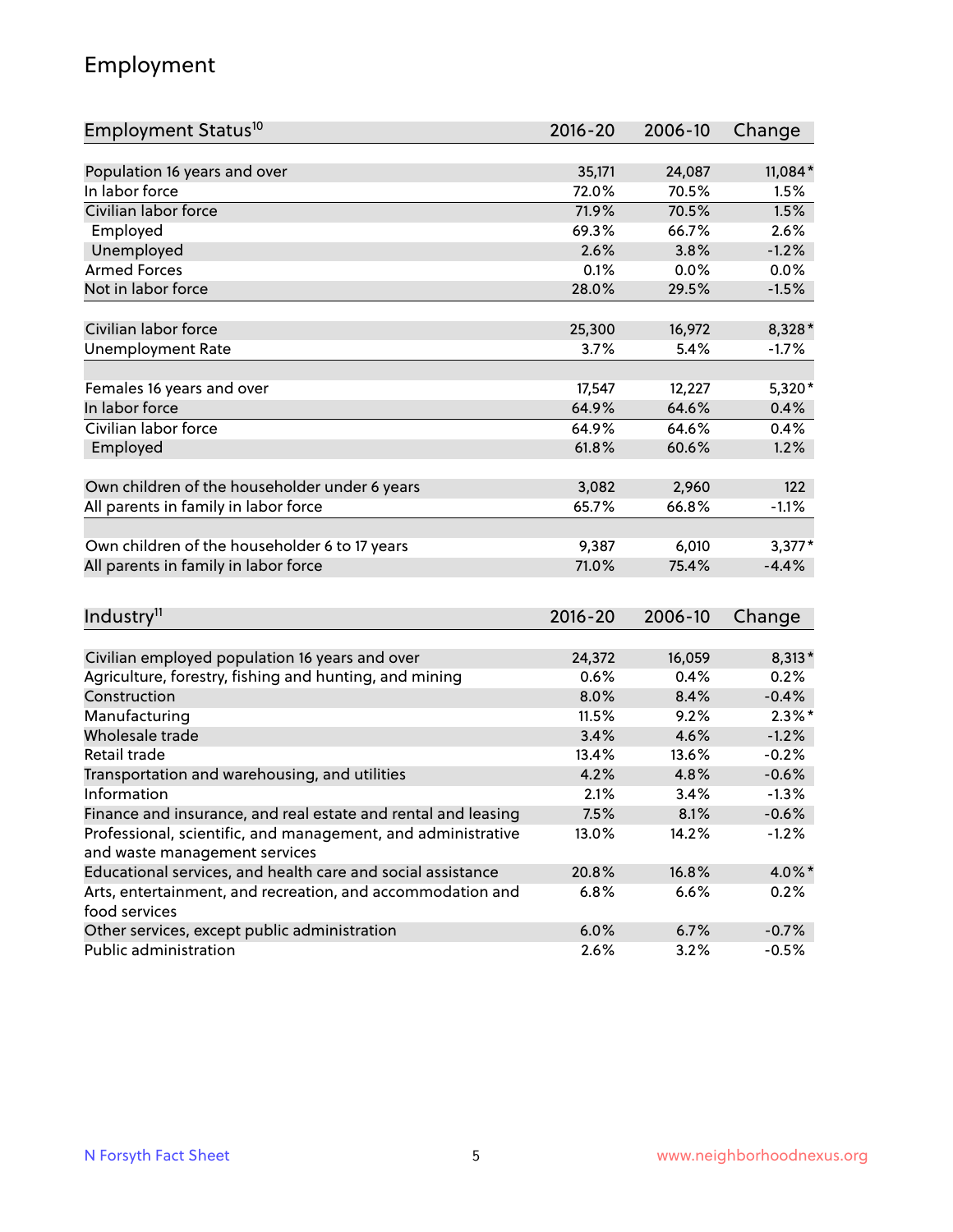# Employment, continued...

| Occupation <sup>12</sup>                                                    | $2016 - 20$ | 2006-10 | Change    |
|-----------------------------------------------------------------------------|-------------|---------|-----------|
| Civilian employed population 16 years and over                              | 24,372      | 16,059  | $8,313*$  |
| Management, business, science, and arts occupations                         | 43.0%       | 36.3%   | $6.8\%$ * |
| Service occupations                                                         | 12.3%       | 15.8%   | $-3.5%$   |
| Sales and office occupations                                                | 24.7%       | 27.0%   | $-2.3%$   |
|                                                                             |             |         | $-1.5%$   |
| Natural<br>and<br>resources,<br>construction,<br>maintenance<br>occupations | 9.0%        | 10.5%   |           |
| Production, transportation, and material moving occupations                 | 11.0%       | 10.4%   | 0.5%      |
| Class of Worker <sup>13</sup>                                               | $2016 - 20$ | 2006-10 | Change    |
|                                                                             |             |         |           |
| Civilian employed population 16 years and over                              | 24,372      | 16,059  | $8,313*$  |
| Private wage and salary workers                                             | 81.0%       | 80.7%   | 0.3%      |
| Government workers                                                          | 12.0%       | 13.1%   | $-1.2%$   |
| Self-employed in own not incorporated business workers                      | 7.0%        | 6.0%    | 0.9%      |
| Unpaid family workers                                                       | 0.1%        | 0.2%    | $-0.1%$   |
| Job Flows <sup>14</sup>                                                     | 2019        | 2010    | Change    |
|                                                                             |             |         |           |
| Total Jobs in district                                                      | 7,044       | 5,114   | 1,930     |
| Held by residents of district                                               | 23.3%       | 20.6%   | 2.7%      |
| Held by non-residents of district                                           | 76.7%       | 79.4%   | $-2.7%$   |
| Jobs by Industry Sector <sup>15</sup>                                       | 2019        | 2010    | Change    |
|                                                                             |             |         |           |
| Total Jobs in district                                                      | 7,044       | 5,114   | 1,930     |
| Goods Producing sectors                                                     | 14.2%       | 13.5%   | 0.6%      |
| Trade, Transportation, and Utilities sectors                                | 17.8%       | 13.3%   | 4.5%      |
| All Other Services sectors                                                  | 68.1%       | 73.2%   | $-5.1%$   |
|                                                                             |             |         |           |
| Total Jobs in district held by district residents                           | 1,644       | 1,054   | 590       |
| <b>Goods Producing sectors</b>                                              | 15.3%       | 14.0%   | 1.2%      |
| Trade, Transportation, and Utilities sectors                                | 13.3%       | 12.1%   | 1.2%      |
| All Other Services sectors                                                  | 71.4%       | 73.8%   | $-2.4%$   |
|                                                                             |             |         |           |
| Jobs by Earnings <sup>16</sup>                                              | 2019        | 2010    | Change    |
|                                                                             |             |         |           |
| Total Jobs in district                                                      | 7,044       | 5,114   | 1,930     |
| Jobs with earnings \$1250/month or less                                     | 22.3%       | 27.9%   | $-5.7%$   |
| Jobs with earnings \$1251/month to \$3333/month                             | 31.9%       | 34.1%   | $-2.1%$   |
| Jobs with earnings greater than \$3333/month                                | 45.8%       | 38.0%   | 7.8%      |
| Total Jobs in district held by district residents                           | 1,644       | 1,054   | 590       |
| Jobs with earnings \$1250/month or less                                     | 23.9%       | 28.1%   | $-4.2%$   |
| Jobs with earnings \$1251/month to \$3333/month                             | 33.1%       | 35.3%   | $-2.2%$   |
| Jobs with earnings greater than \$3333/month                                | 43.0%       | 36.6%   | 6.4%      |
|                                                                             |             |         |           |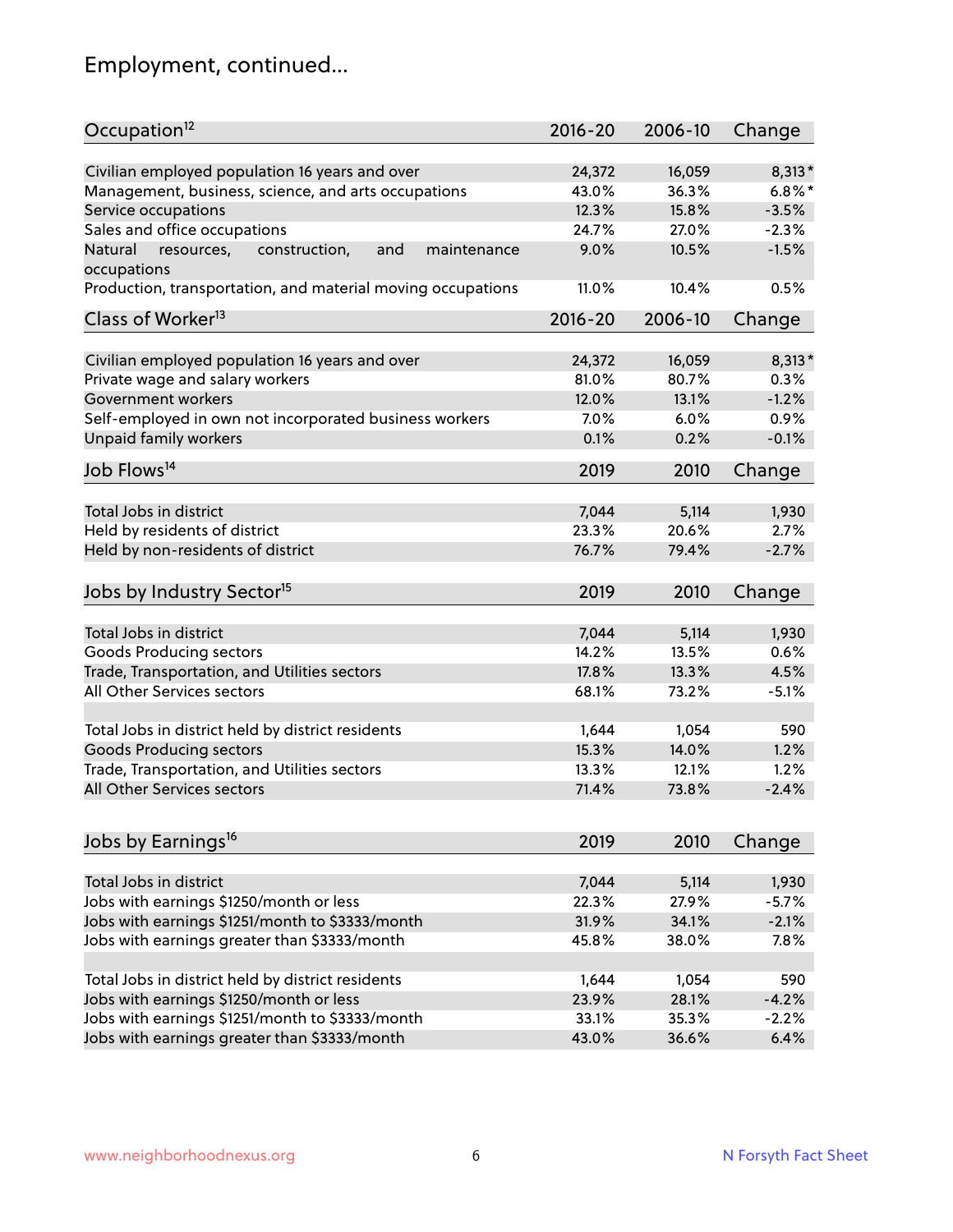# Employment, continued...

| Jobs by Age of Worker <sup>17</sup>               | 2019  | 2010  | Change  |
|---------------------------------------------------|-------|-------|---------|
|                                                   |       |       |         |
| Total Jobs in district                            | 7,044 | 5,114 | 1,930   |
| Jobs with workers age 29 or younger               | 20.0% | 20.1% | $-0.1%$ |
| Jobs with workers age 30 to 54                    | 56.8% | 62.7% | $-5.8%$ |
| Jobs with workers age 55 or older                 | 23.1% | 17.2% | 5.9%    |
|                                                   |       |       |         |
| Total Jobs in district held by district residents | 1.644 | 1.054 | 590     |
| Jobs with workers age 29 or younger               | 16.6% | 17.0% | $-0.4%$ |
| Jobs with workers age 30 to 54                    | 55.7% | 63.1% | $-7.4%$ |
| Jobs with workers age 55 or older                 | 27.7% | 19.9% | 7.8%    |
|                                                   |       |       |         |

#### Education

| School Enrollment <sup>18</sup>                | $2016 - 20$ | 2006-10 | Change     |
|------------------------------------------------|-------------|---------|------------|
|                                                |             |         |            |
| Population 3 years and over enrolled in school | 13,524      | 8,831   | 4,693*     |
| Nursery school, preschool                      | 5.7%        | 9.4%    | $-3.7\%$ * |
| Kindergarten                                   | 4.3%        | 7.0%    | $-2.6%$    |
| Elementary school (grades 1-8)                 | 45.7%       | 47.8%   | $-2.1%$    |
| High school (grades 9-12)                      | 24.6%       | 21.0%   | 3.6%       |
| College or graduate school                     | 19.7%       | 14.9%   | 4.8%       |
| Educational Attainment <sup>19</sup>           | $2016 - 20$ | 2006-10 | Change     |
|                                                |             |         |            |
| Population 25 years and over                   | 29,206      | 20,635  | $8,571*$   |
| Less than 9th grade                            | 3.5%        | 5.2%    | $-1.7%$    |
| 9th to 12th grade, no diploma                  | 5.8%        | 6.9%    | $-1.1%$    |
| High school graduate (includes equivalency)    | 22.4%       | 32.3%   | $-9.9\%$ * |
| Some college, no degree                        | 22.8%       | 20.2%   | 2.7%       |
| Associate's degree                             | 7.5%        | 6.8%    | 0.7%       |
| Bachelor's degree                              | 26.9%       | 21.4%   | 5.5%*      |
| Graduate or professional degree                | 11.1%       | 7.3%    | 3.8%       |
|                                                |             |         |            |
| Percent high school graduate or higher         | 90.7%       | 88.0%   | $2.7\%$    |
| Percent bachelor's degree or higher            | 38.0%       | 28.7%   | $9.3\%$ *  |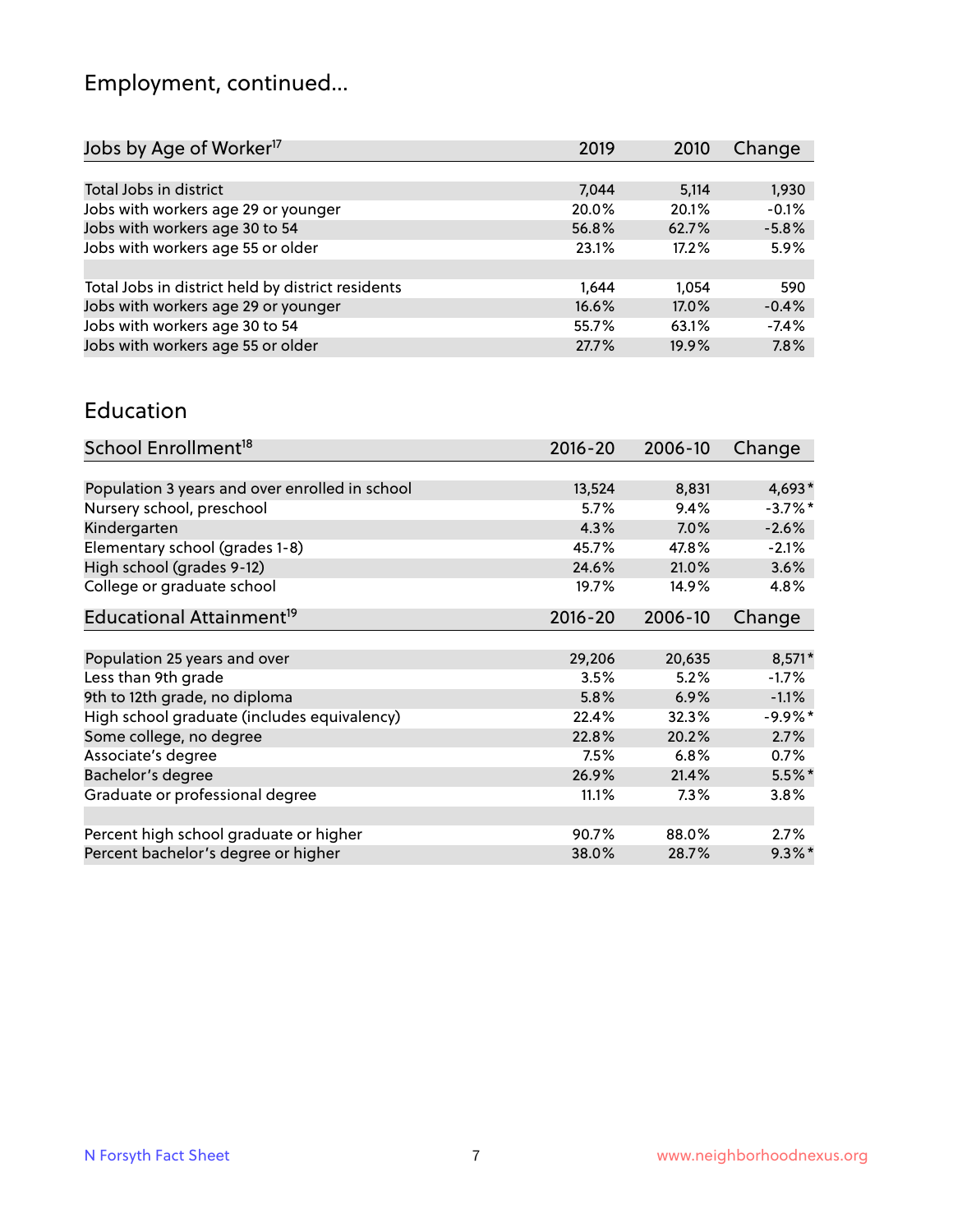## Housing

| <b>Total households</b><br>$4,252*$<br>15,317<br>11,065<br>Family households (families)<br>79.2%<br>81.7%<br>2.5%<br>41.6%<br>1.4%<br>With own children under 18 years<br>40.2%<br>Married-couple family<br>1.0%<br>70.3%<br>69.3%<br>With own children of the householder under 18 years<br>34.4%<br>35.4%<br>$-1.0%$<br>Male householder, no wife present, family<br>1.1%<br>4.0%<br>2.9%<br>With own children of the householder under 18 years<br>2.5%<br>1.5%<br>1.0%<br>Female householder, no husband present, family<br>7.4%<br>7.0%<br>0.4%<br>With own children of the householder under 18 years<br>4.7%<br>3.3%<br>1.5%<br>Nonfamily households<br>18.3%<br>20.8%<br>$-2.5%$<br>Householder living alone<br>14.9%<br>17.3%<br>$-2.5%$<br>65 years and over<br>7.1%<br>5.4%<br>1.7%<br>44.4%<br>43.4%<br>0.9%<br>Households with one or more people under 18 years<br>Households with one or more people 65 years and over<br>23.5%<br>19.8%<br>$3.7\%$ *<br>Average household size<br>$0.11*$<br>3.03<br>2.92<br>Average family size<br>3.34<br>3.31<br>0.03<br>Housing Occupancy <sup>21</sup><br>2016-20<br>2006-10<br>Change<br>Total housing units<br>16,276<br>12,592<br>$3,684*$<br>$6.2\%$ *<br>Occupied housing units<br>94.1%<br>87.9%<br>Vacant housing units<br>12.1%<br>$-6.2%$ *<br>5.9%<br>0.7<br>4.9<br>$-4.2$<br>Homeowner vacancy rate<br>Rental vacancy rate<br>2.4<br>11.1<br>$-8.7$<br>2016-20<br>2006-10<br>Change<br>Total housing units<br>16,276<br>12,592<br>$3,684*$<br>1-unit, detached<br>90.6%<br>$3.9\%*$<br>86.7%<br>1-unit, attached<br>1.2%<br>2.0%<br>$-0.7%$<br>0.2%<br>2 units<br>0.1%<br>$-0.1%$<br>0.0%<br>0.0%<br>0.0%<br>3 or 4 units<br>5 to 9 units<br>0.0%<br>0.1%<br>0.1%<br>0.1%<br>10 to 19 units<br>0.1%<br>0.0%<br>0.3%<br>0.3%<br>0.0%<br>20 or more units<br>Mobile home<br>7.6%<br>11.1%<br>$-3.6\%$ * | Households by Type <sup>20</sup> | 2016-20 | 2006-10 | Change |
|-----------------------------------------------------------------------------------------------------------------------------------------------------------------------------------------------------------------------------------------------------------------------------------------------------------------------------------------------------------------------------------------------------------------------------------------------------------------------------------------------------------------------------------------------------------------------------------------------------------------------------------------------------------------------------------------------------------------------------------------------------------------------------------------------------------------------------------------------------------------------------------------------------------------------------------------------------------------------------------------------------------------------------------------------------------------------------------------------------------------------------------------------------------------------------------------------------------------------------------------------------------------------------------------------------------------------------------------------------------------------------------------------------------------------------------------------------------------------------------------------------------------------------------------------------------------------------------------------------------------------------------------------------------------------------------------------------------------------------------------------------------------------------------------------------------------------------------------------------------------------|----------------------------------|---------|---------|--------|
|                                                                                                                                                                                                                                                                                                                                                                                                                                                                                                                                                                                                                                                                                                                                                                                                                                                                                                                                                                                                                                                                                                                                                                                                                                                                                                                                                                                                                                                                                                                                                                                                                                                                                                                                                                                                                                                                       |                                  |         |         |        |
|                                                                                                                                                                                                                                                                                                                                                                                                                                                                                                                                                                                                                                                                                                                                                                                                                                                                                                                                                                                                                                                                                                                                                                                                                                                                                                                                                                                                                                                                                                                                                                                                                                                                                                                                                                                                                                                                       |                                  |         |         |        |
|                                                                                                                                                                                                                                                                                                                                                                                                                                                                                                                                                                                                                                                                                                                                                                                                                                                                                                                                                                                                                                                                                                                                                                                                                                                                                                                                                                                                                                                                                                                                                                                                                                                                                                                                                                                                                                                                       |                                  |         |         |        |
|                                                                                                                                                                                                                                                                                                                                                                                                                                                                                                                                                                                                                                                                                                                                                                                                                                                                                                                                                                                                                                                                                                                                                                                                                                                                                                                                                                                                                                                                                                                                                                                                                                                                                                                                                                                                                                                                       |                                  |         |         |        |
|                                                                                                                                                                                                                                                                                                                                                                                                                                                                                                                                                                                                                                                                                                                                                                                                                                                                                                                                                                                                                                                                                                                                                                                                                                                                                                                                                                                                                                                                                                                                                                                                                                                                                                                                                                                                                                                                       |                                  |         |         |        |
|                                                                                                                                                                                                                                                                                                                                                                                                                                                                                                                                                                                                                                                                                                                                                                                                                                                                                                                                                                                                                                                                                                                                                                                                                                                                                                                                                                                                                                                                                                                                                                                                                                                                                                                                                                                                                                                                       |                                  |         |         |        |
|                                                                                                                                                                                                                                                                                                                                                                                                                                                                                                                                                                                                                                                                                                                                                                                                                                                                                                                                                                                                                                                                                                                                                                                                                                                                                                                                                                                                                                                                                                                                                                                                                                                                                                                                                                                                                                                                       |                                  |         |         |        |
|                                                                                                                                                                                                                                                                                                                                                                                                                                                                                                                                                                                                                                                                                                                                                                                                                                                                                                                                                                                                                                                                                                                                                                                                                                                                                                                                                                                                                                                                                                                                                                                                                                                                                                                                                                                                                                                                       |                                  |         |         |        |
|                                                                                                                                                                                                                                                                                                                                                                                                                                                                                                                                                                                                                                                                                                                                                                                                                                                                                                                                                                                                                                                                                                                                                                                                                                                                                                                                                                                                                                                                                                                                                                                                                                                                                                                                                                                                                                                                       |                                  |         |         |        |
|                                                                                                                                                                                                                                                                                                                                                                                                                                                                                                                                                                                                                                                                                                                                                                                                                                                                                                                                                                                                                                                                                                                                                                                                                                                                                                                                                                                                                                                                                                                                                                                                                                                                                                                                                                                                                                                                       |                                  |         |         |        |
|                                                                                                                                                                                                                                                                                                                                                                                                                                                                                                                                                                                                                                                                                                                                                                                                                                                                                                                                                                                                                                                                                                                                                                                                                                                                                                                                                                                                                                                                                                                                                                                                                                                                                                                                                                                                                                                                       |                                  |         |         |        |
|                                                                                                                                                                                                                                                                                                                                                                                                                                                                                                                                                                                                                                                                                                                                                                                                                                                                                                                                                                                                                                                                                                                                                                                                                                                                                                                                                                                                                                                                                                                                                                                                                                                                                                                                                                                                                                                                       |                                  |         |         |        |
|                                                                                                                                                                                                                                                                                                                                                                                                                                                                                                                                                                                                                                                                                                                                                                                                                                                                                                                                                                                                                                                                                                                                                                                                                                                                                                                                                                                                                                                                                                                                                                                                                                                                                                                                                                                                                                                                       |                                  |         |         |        |
|                                                                                                                                                                                                                                                                                                                                                                                                                                                                                                                                                                                                                                                                                                                                                                                                                                                                                                                                                                                                                                                                                                                                                                                                                                                                                                                                                                                                                                                                                                                                                                                                                                                                                                                                                                                                                                                                       |                                  |         |         |        |
|                                                                                                                                                                                                                                                                                                                                                                                                                                                                                                                                                                                                                                                                                                                                                                                                                                                                                                                                                                                                                                                                                                                                                                                                                                                                                                                                                                                                                                                                                                                                                                                                                                                                                                                                                                                                                                                                       |                                  |         |         |        |
|                                                                                                                                                                                                                                                                                                                                                                                                                                                                                                                                                                                                                                                                                                                                                                                                                                                                                                                                                                                                                                                                                                                                                                                                                                                                                                                                                                                                                                                                                                                                                                                                                                                                                                                                                                                                                                                                       |                                  |         |         |        |
|                                                                                                                                                                                                                                                                                                                                                                                                                                                                                                                                                                                                                                                                                                                                                                                                                                                                                                                                                                                                                                                                                                                                                                                                                                                                                                                                                                                                                                                                                                                                                                                                                                                                                                                                                                                                                                                                       |                                  |         |         |        |
|                                                                                                                                                                                                                                                                                                                                                                                                                                                                                                                                                                                                                                                                                                                                                                                                                                                                                                                                                                                                                                                                                                                                                                                                                                                                                                                                                                                                                                                                                                                                                                                                                                                                                                                                                                                                                                                                       |                                  |         |         |        |
|                                                                                                                                                                                                                                                                                                                                                                                                                                                                                                                                                                                                                                                                                                                                                                                                                                                                                                                                                                                                                                                                                                                                                                                                                                                                                                                                                                                                                                                                                                                                                                                                                                                                                                                                                                                                                                                                       |                                  |         |         |        |
|                                                                                                                                                                                                                                                                                                                                                                                                                                                                                                                                                                                                                                                                                                                                                                                                                                                                                                                                                                                                                                                                                                                                                                                                                                                                                                                                                                                                                                                                                                                                                                                                                                                                                                                                                                                                                                                                       |                                  |         |         |        |
|                                                                                                                                                                                                                                                                                                                                                                                                                                                                                                                                                                                                                                                                                                                                                                                                                                                                                                                                                                                                                                                                                                                                                                                                                                                                                                                                                                                                                                                                                                                                                                                                                                                                                                                                                                                                                                                                       |                                  |         |         |        |
|                                                                                                                                                                                                                                                                                                                                                                                                                                                                                                                                                                                                                                                                                                                                                                                                                                                                                                                                                                                                                                                                                                                                                                                                                                                                                                                                                                                                                                                                                                                                                                                                                                                                                                                                                                                                                                                                       |                                  |         |         |        |
|                                                                                                                                                                                                                                                                                                                                                                                                                                                                                                                                                                                                                                                                                                                                                                                                                                                                                                                                                                                                                                                                                                                                                                                                                                                                                                                                                                                                                                                                                                                                                                                                                                                                                                                                                                                                                                                                       |                                  |         |         |        |
|                                                                                                                                                                                                                                                                                                                                                                                                                                                                                                                                                                                                                                                                                                                                                                                                                                                                                                                                                                                                                                                                                                                                                                                                                                                                                                                                                                                                                                                                                                                                                                                                                                                                                                                                                                                                                                                                       |                                  |         |         |        |
|                                                                                                                                                                                                                                                                                                                                                                                                                                                                                                                                                                                                                                                                                                                                                                                                                                                                                                                                                                                                                                                                                                                                                                                                                                                                                                                                                                                                                                                                                                                                                                                                                                                                                                                                                                                                                                                                       |                                  |         |         |        |
|                                                                                                                                                                                                                                                                                                                                                                                                                                                                                                                                                                                                                                                                                                                                                                                                                                                                                                                                                                                                                                                                                                                                                                                                                                                                                                                                                                                                                                                                                                                                                                                                                                                                                                                                                                                                                                                                       |                                  |         |         |        |
|                                                                                                                                                                                                                                                                                                                                                                                                                                                                                                                                                                                                                                                                                                                                                                                                                                                                                                                                                                                                                                                                                                                                                                                                                                                                                                                                                                                                                                                                                                                                                                                                                                                                                                                                                                                                                                                                       |                                  |         |         |        |
|                                                                                                                                                                                                                                                                                                                                                                                                                                                                                                                                                                                                                                                                                                                                                                                                                                                                                                                                                                                                                                                                                                                                                                                                                                                                                                                                                                                                                                                                                                                                                                                                                                                                                                                                                                                                                                                                       |                                  |         |         |        |
|                                                                                                                                                                                                                                                                                                                                                                                                                                                                                                                                                                                                                                                                                                                                                                                                                                                                                                                                                                                                                                                                                                                                                                                                                                                                                                                                                                                                                                                                                                                                                                                                                                                                                                                                                                                                                                                                       | Units in Structure <sup>22</sup> |         |         |        |
|                                                                                                                                                                                                                                                                                                                                                                                                                                                                                                                                                                                                                                                                                                                                                                                                                                                                                                                                                                                                                                                                                                                                                                                                                                                                                                                                                                                                                                                                                                                                                                                                                                                                                                                                                                                                                                                                       |                                  |         |         |        |
|                                                                                                                                                                                                                                                                                                                                                                                                                                                                                                                                                                                                                                                                                                                                                                                                                                                                                                                                                                                                                                                                                                                                                                                                                                                                                                                                                                                                                                                                                                                                                                                                                                                                                                                                                                                                                                                                       |                                  |         |         |        |
|                                                                                                                                                                                                                                                                                                                                                                                                                                                                                                                                                                                                                                                                                                                                                                                                                                                                                                                                                                                                                                                                                                                                                                                                                                                                                                                                                                                                                                                                                                                                                                                                                                                                                                                                                                                                                                                                       |                                  |         |         |        |
|                                                                                                                                                                                                                                                                                                                                                                                                                                                                                                                                                                                                                                                                                                                                                                                                                                                                                                                                                                                                                                                                                                                                                                                                                                                                                                                                                                                                                                                                                                                                                                                                                                                                                                                                                                                                                                                                       |                                  |         |         |        |
|                                                                                                                                                                                                                                                                                                                                                                                                                                                                                                                                                                                                                                                                                                                                                                                                                                                                                                                                                                                                                                                                                                                                                                                                                                                                                                                                                                                                                                                                                                                                                                                                                                                                                                                                                                                                                                                                       |                                  |         |         |        |
|                                                                                                                                                                                                                                                                                                                                                                                                                                                                                                                                                                                                                                                                                                                                                                                                                                                                                                                                                                                                                                                                                                                                                                                                                                                                                                                                                                                                                                                                                                                                                                                                                                                                                                                                                                                                                                                                       |                                  |         |         |        |
|                                                                                                                                                                                                                                                                                                                                                                                                                                                                                                                                                                                                                                                                                                                                                                                                                                                                                                                                                                                                                                                                                                                                                                                                                                                                                                                                                                                                                                                                                                                                                                                                                                                                                                                                                                                                                                                                       |                                  |         |         |        |
|                                                                                                                                                                                                                                                                                                                                                                                                                                                                                                                                                                                                                                                                                                                                                                                                                                                                                                                                                                                                                                                                                                                                                                                                                                                                                                                                                                                                                                                                                                                                                                                                                                                                                                                                                                                                                                                                       |                                  |         |         |        |
|                                                                                                                                                                                                                                                                                                                                                                                                                                                                                                                                                                                                                                                                                                                                                                                                                                                                                                                                                                                                                                                                                                                                                                                                                                                                                                                                                                                                                                                                                                                                                                                                                                                                                                                                                                                                                                                                       |                                  |         |         |        |
| 0.1%<br>0.0%<br>0.1%                                                                                                                                                                                                                                                                                                                                                                                                                                                                                                                                                                                                                                                                                                                                                                                                                                                                                                                                                                                                                                                                                                                                                                                                                                                                                                                                                                                                                                                                                                                                                                                                                                                                                                                                                                                                                                                  | Boat, RV, van, etc.              |         |         |        |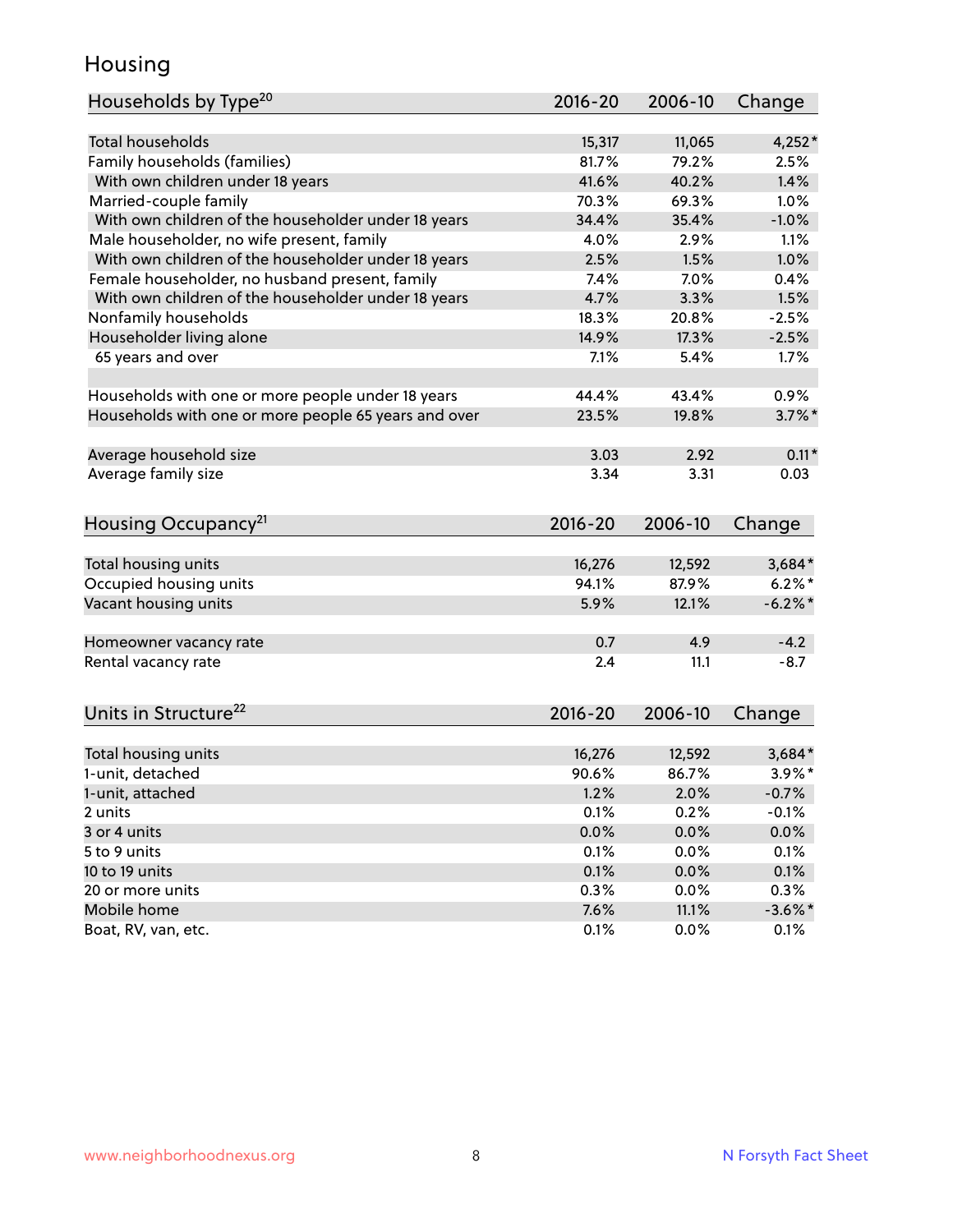## Housing, Continued...

| Year Structure Built <sup>23</sup>             | 2016-20     | 2006-10 | Change      |
|------------------------------------------------|-------------|---------|-------------|
| Total housing units                            | 16,276      | 12,592  | 3,684*      |
| Built 2014 or later                            | 10.7%       | (X)     | (X)         |
| Built 2010 to 2013                             | 5.1%        | (X)     | (X)         |
| Built 2000 to 2009                             | 39.6%       | 42.0%   | $-2.4%$     |
| Built 1990 to 1999                             | 22.4%       | 30.3%   | $-7.9%$ *   |
| Built 1980 to 1989                             | 9.8%        | 10.4%   | $-0.5%$     |
| Built 1970 to 1979                             | 4.6%        | 8.2%    | $-3.5%$ *   |
| Built 1960 to 1969                             | 2.3%        | 3.9%    | $-1.6%$     |
| Built 1950 to 1959                             | 2.3%        | 2.2%    | 0.1%        |
| Built 1940 to 1949                             | 0.6%        | 1.9%    | $-1.2%$     |
| Built 1939 or earlier                          | 2.6%        | 1.2%    | 1.4%        |
|                                                |             |         |             |
| Housing Tenure <sup>24</sup>                   | $2016 - 20$ | 2006-10 | Change      |
| Occupied housing units                         | 15,317      | 11,065  | 4,252*      |
| Owner-occupied                                 | 84.6%       | 87.7%   | $-3.1\%$ *  |
| Renter-occupied                                | 15.4%       | 12.3%   | 3.1%        |
| Average household size of owner-occupied unit  | 3.04        | 2.90    | $0.14*$     |
| Average household size of renter-occupied unit | 2.96        | 3.03    | $-0.07$     |
| Residence 1 Year Ago <sup>25</sup>             | $2016 - 20$ | 2006-10 | Change      |
|                                                |             |         |             |
| Population 1 year and over                     | 45,845      | 32,099  | 13,746*     |
| Same house                                     | 85.4%       | 87.5%   | $-2.2%$     |
| Different house in the U.S.                    | 14.5%       | 12.2%   | 2.3%        |
| Same county                                    | 5.9%        | 5.0%    | 1.0%        |
| Different county                               | 8.6%        | 7.2%    | 1.3%        |
| Same state                                     | 5.8%        | 5.7%    | 0.1%        |
| Different state                                | 2.8%        | 1.6%    | 1.2%        |
| Abroad                                         | 0.2%        | 0.3%    | $-0.1%$     |
| Value of Housing Unit <sup>26</sup>            | $2016 - 20$ | 2006-10 | Change      |
| Owner-occupied units                           | 12,957      | 9,705   | $3,252*$    |
| Less than \$50,000                             | 2.9%        | 3.9%    | $-1.0%$     |
| \$50,000 to \$99,999                           | 2.5%        | 4.7%    | $-2.2%$     |
| \$100,000 to \$149,999                         | 4.9%        | 8.4%    | $-3.6%$     |
| \$150,000 to \$199,999                         | 12.5%       | 22.5%   | $-10.0\%$ * |
| \$200,000 to \$299,999                         | 31.9%       | 29.7%   | 2.2%        |
| \$300,000 to \$499,999                         | 34.2%       | 22.4%   | $11.8\%$ *  |
| \$500,000 to \$999,999                         | 10.4%       | 6.8%    | 3.6%        |
| \$1,000,000 or more                            | 0.8%        | 1.6%    | $-0.8%$     |
| Median (dollars)                               | 284,705     | 227,919 | 56,786*     |
| Mortgage Status <sup>27</sup>                  | $2016 - 20$ | 2006-10 | Change      |
| Owner-occupied units                           | 12,957      | 9,705   | $3,252*$    |
| Housing units with a mortgage                  | 76.8%       | 76.6%   | 0.2%        |
| Housing units without a mortgage               | 23.2%       | 23.4%   | $-0.2%$     |
|                                                |             |         |             |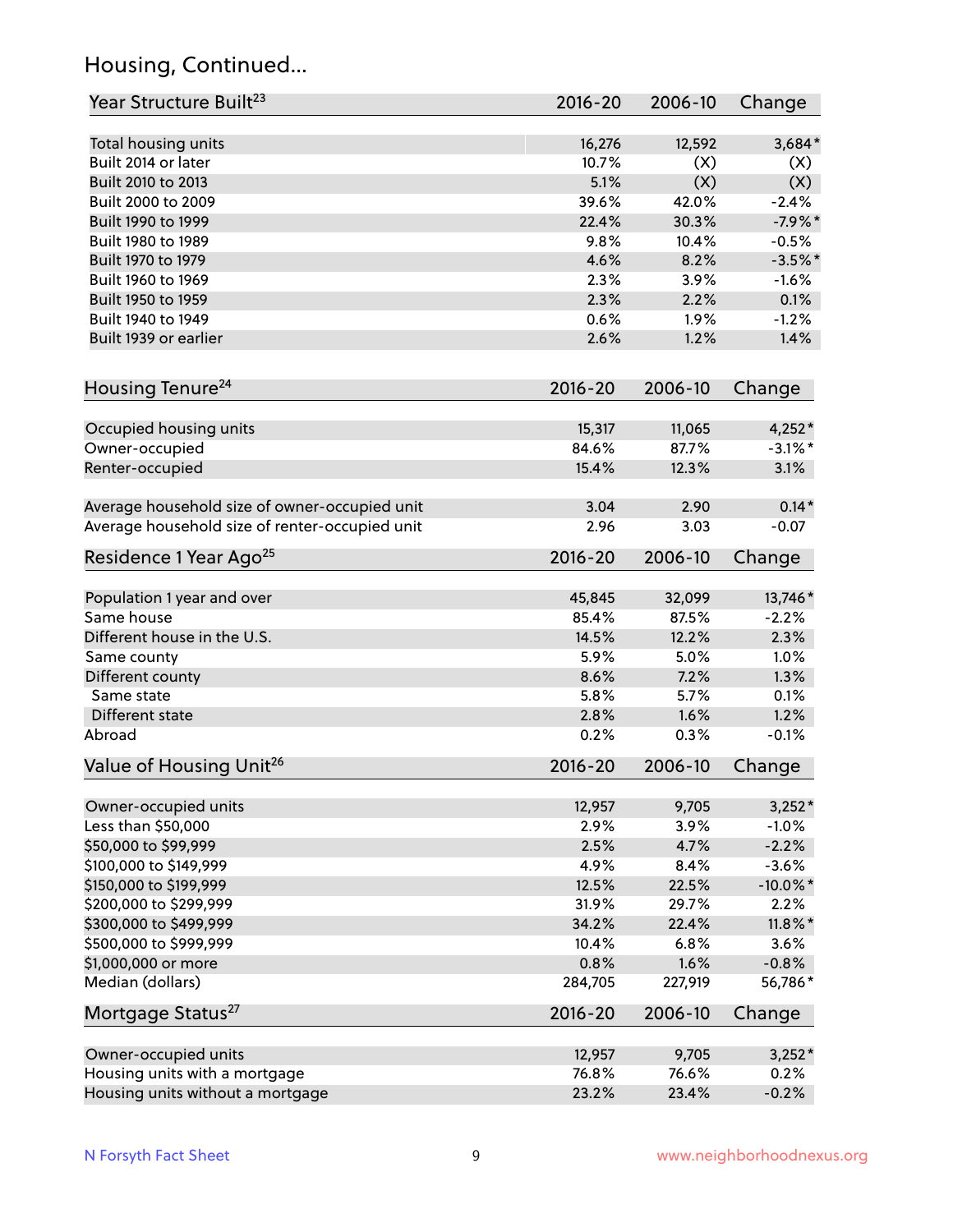## Housing, Continued...

| Selected Monthly Owner Costs <sup>28</sup>                                            | 2016-20     | 2006-10 | Change     |
|---------------------------------------------------------------------------------------|-------------|---------|------------|
| Housing units with a mortgage                                                         | 9,951       | 7,434   | $2,517*$   |
| Less than \$300                                                                       | 0.2%        | 0.1%    | 0.0%       |
| \$300 to \$499                                                                        | 0.5%        | 1.0%    | $-0.6%$    |
| \$500 to \$999                                                                        | 9.3%        | 13.0%   | $-3.7%$    |
| \$1,000 to \$1,499                                                                    | 25.2%       | 30.5%   | $-5.4\%$ * |
| \$1,500 to \$1,999                                                                    | 27.2%       | 25.7%   | 1.4%       |
| \$2,000 to \$2,999                                                                    | 31.0%       | 23.6%   | $7.4\%$ *  |
| \$3,000 or more                                                                       | 6.8%        | 6.0%    | 0.9%       |
| Median (dollars)                                                                      | 1,775       | 1,602   | $173*$     |
| Housing units without a mortgage                                                      | 3,006       | 2,271   | 735*       |
| Less than \$150                                                                       | 3.1%        | 2.7%    | 0.4%       |
| \$150 to \$249                                                                        | 14.9%       | 18.0%   | $-3.1%$    |
| \$250 to \$349                                                                        | 16.4%       | 27.5%   | $-11.0%$   |
| \$350 to \$499                                                                        | 27.4%       | 30.3%   | $-2.9%$    |
| \$500 to \$699                                                                        | 24.3%       | 11.0%   | 13.3%      |
| \$700 or more                                                                         | 13.9%       | 10.5%   | 3.4%       |
| Median (dollars)                                                                      | 427         | 355     | $73*$      |
| Selected Monthly Owner Costs as a Percentage of<br>Household Income <sup>29</sup>     | $2016 - 20$ | 2006-10 | Change     |
| Housing units with a mortgage (excluding units where<br>SMOCAPI cannot be computed)   | 9,920       | 7,415   | 2,505*     |
| Less than 20.0 percent                                                                | 57.1%       | 40.3%   | 16.8%*     |
| 20.0 to 24.9 percent                                                                  | 13.9%       | 18.1%   | $-4.2\%$ * |
| 25.0 to 29.9 percent                                                                  | 8.5%        | 14.7%   | $-6.2\%$ * |
| 30.0 to 34.9 percent                                                                  | 5.2%        | 7.8%    | $-2.5%$    |
| 35.0 percent or more                                                                  | 15.3%       | 19.1%   | $-3.9%$    |
| Not computed                                                                          | 31          | 19      | 12         |
| Housing unit without a mortgage (excluding units where<br>SMOCAPI cannot be computed) | 2,969       | 2,249   | 720        |
| Less than 10.0 percent                                                                | 57.3%       | 43.4%   | 13.9%      |
| 10.0 to 14.9 percent                                                                  | 22.6%       | 20.9%   | 1.7%       |
| 15.0 to 19.9 percent                                                                  | 6.9%        | 13.5%   | $-6.6%$    |
| 20.0 to 24.9 percent                                                                  | 2.8%        | 3.6%    | $-0.8%$    |
| 25.0 to 29.9 percent                                                                  | 3.2%        | 9.1%    | $-5.8%$    |
| 30.0 to 34.9 percent                                                                  | 2.9%        | 2.0%    | 1.0%       |
| 35.0 percent or more                                                                  | 4.2%        | 7.6%    | $-3.4%$    |
| Not computed                                                                          | 37          | 22      | 15         |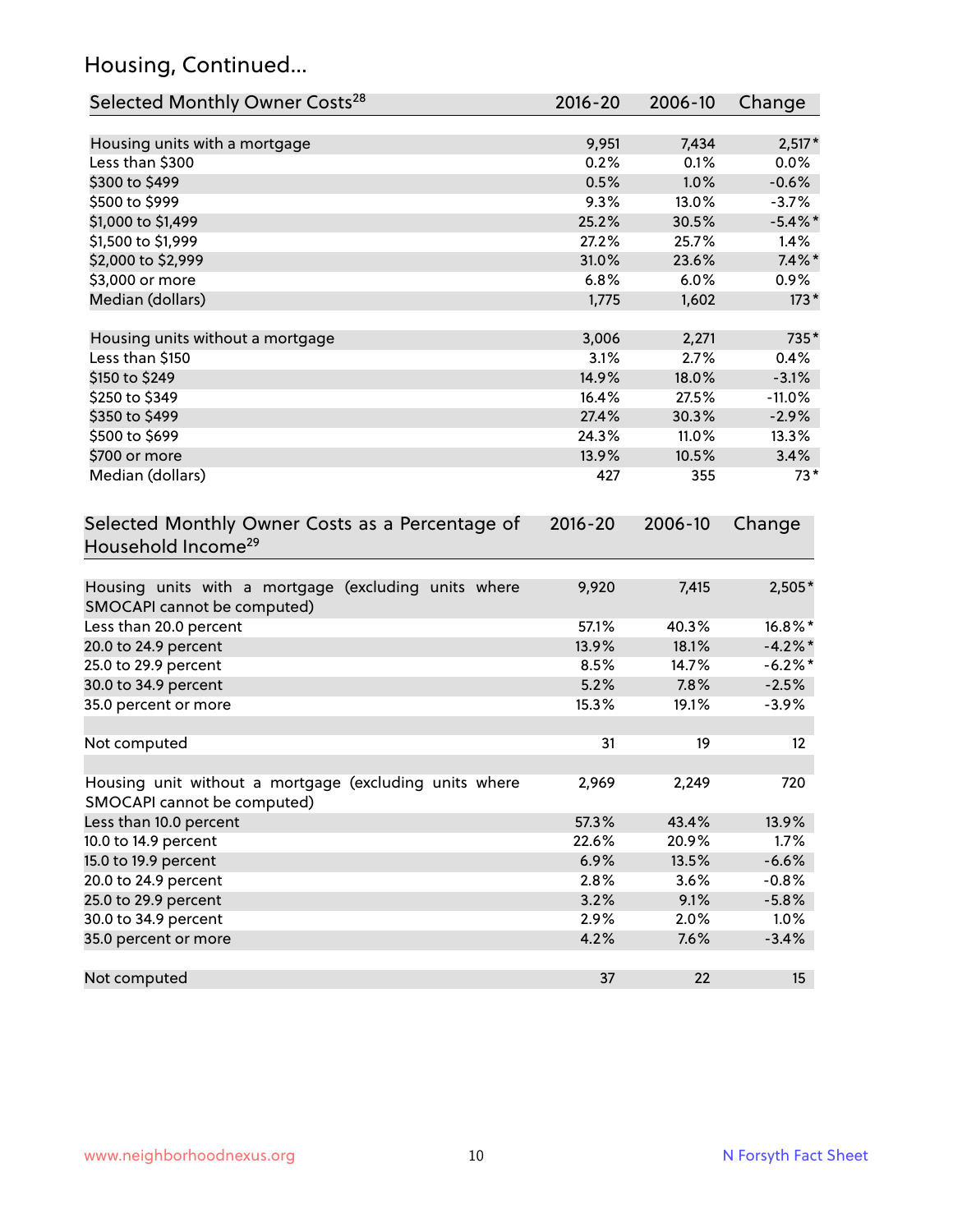## Housing, Continued...

| Gross Rent <sup>30</sup>                                                       | 2016-20 | 2006-10 | Change     |
|--------------------------------------------------------------------------------|---------|---------|------------|
| Occupied units paying rent                                                     | 2,122   | 1,216   | $906*$     |
| Less than \$200                                                                | 0.0%    | 0.0%    | 0.0%       |
| \$200 to \$499                                                                 | 1.2%    | 5.4%    | $-4.2%$    |
| \$500 to \$749                                                                 | 12.5%   | 5.5%    | 7.0%       |
| \$750 to \$999                                                                 | 13.6%   | 29.1%   | $-15.5%$   |
| \$1,000 to \$1,499                                                             | 37.6%   | 49.7%   | $-12.1%$   |
| \$1,500 to \$1,999                                                             | 17.8%   | 7.3%    | 10.4%      |
| \$2,000 or more                                                                | 17.4%   | 3.0%    | 14.4%      |
| Median (dollars)                                                               | 1,340   | 1,312   | 28         |
| No rent paid                                                                   | 238     | 144     | 94         |
| Gross Rent as a Percentage of Household Income <sup>31</sup>                   | 2016-20 | 2006-10 | Change     |
| Occupied units paying rent (excluding units where GRAPI<br>cannot be computed) | 2,122   | 1,216   | 906        |
| Less than 15.0 percent                                                         | 11.9%   | 5.0%    | 6.9%       |
| 15.0 to 19.9 percent                                                           | 24.4%   | 9.5%    | 14.9%      |
| 20.0 to 24.9 percent                                                           | 11.1%   | 12.6%   | $-1.5%$    |
| 25.0 to 29.9 percent                                                           | 6.7%    | 13.4%   | $-6.7%$    |
| 30.0 to 34.9 percent                                                           | 8.3%    | 22.0%   | $-13.7%$   |
| 35.0 percent or more                                                           | 37.6%   | 37.4%   | 0.2%       |
| Not computed                                                                   | 238     | 144     | 94         |
| Transportation                                                                 |         |         |            |
| Commuting to Work <sup>32</sup>                                                | 2016-20 | 2006-10 | Change     |
| Workers 16 years and over                                                      | 24,107  | 15,876  | $8,231*$   |
| Car, truck, or van - drove alone                                               | 77.7%   | 77.4%   | 0.3%       |
| Car, truck, or van - carpooled                                                 | 6.6%    | 12.3%   | $-5.6\%$ * |
| Public transportation (excluding taxicab)                                      | 0.5%    | 0.8%    | $-0.3%$    |
| Walked                                                                         | 0.3%    | 0.5%    | $-0.2%$    |
| Other means                                                                    | 1.7%    | 1.7%    | $-0.0%$    |
| Worked at home                                                                 | 13.2%   | 7.3%    | 5.9%*      |
| Mean travel time to work (minutes)                                             | 34.1    | 31.1    | 3.0        |
| Vehicles Available <sup>33</sup>                                               | 2016-20 | 2006-10 | Change     |
| Occupied housing units                                                         | 15,317  | 11,065  | $4,252*$   |
| No vehicles available                                                          | 1.8%    | 2.7%    | $-1.0%$    |
| 1 vehicle available                                                            | 16.7%   | 19.9%   | $-3.3%$    |
| 2 vehicles available                                                           | 48.3%   | 46.8%   | 1.5%       |
| 3 or more vehicles available                                                   | 33.2%   | 30.6%   | 2.7%       |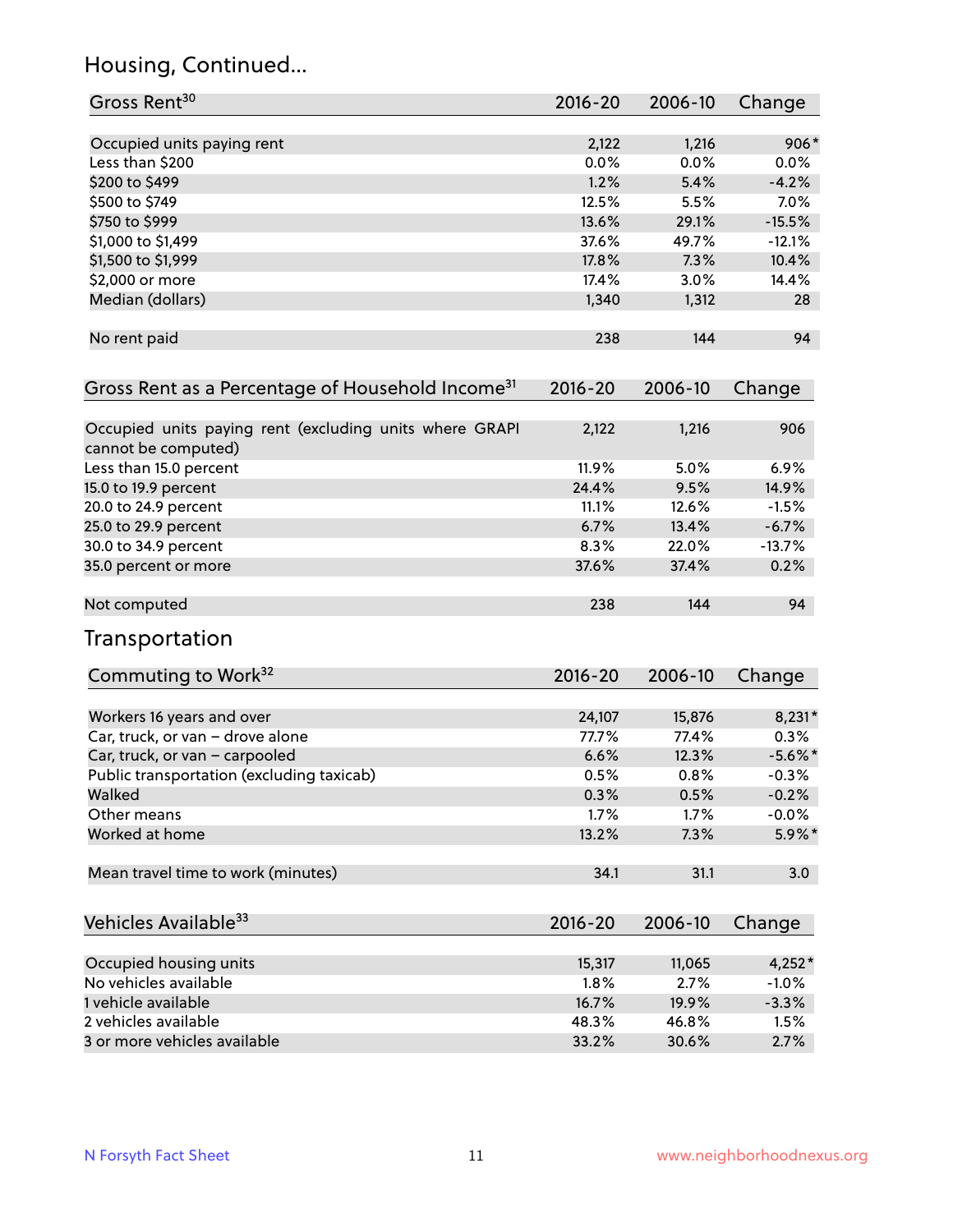#### Health

| Health Insurance coverage <sup>34</sup> | 2016-20 |
|-----------------------------------------|---------|
|-----------------------------------------|---------|

| Civilian Noninstitutionalized Population                | 46,335 |
|---------------------------------------------------------|--------|
| With health insurance coverage                          | 88.5%  |
| With private health insurance coverage                  | 77.7%  |
| With public health coverage                             | 19.2%  |
| No health insurance coverage                            | 11.5%  |
| Civilian Noninstitutionalized Population Under 19 years | 13,516 |
| No health insurance coverage                            | 11.1%  |
| Civilian Noninstitutionalized Population 19 to 64 years | 27,650 |
| In labor force:                                         | 23,186 |
| Employed:                                               | 22,347 |
| With health insurance coverage                          | 88.4%  |
| With private health insurance coverage                  | 86.6%  |
| With public coverage                                    | 2.8%   |
| No health insurance coverage                            | 11.6%  |
| Unemployed:                                             | 839    |
| With health insurance coverage                          | 68.5%  |
| With private health insurance coverage                  | 68.5%  |
| With public coverage                                    | 3.3%   |
| No health insurance coverage                            | 31.5%  |
| Not in labor force:                                     | 4,464  |
| With health insurance coverage                          | 78.3%  |
| With private health insurance coverage                  | 67.0%  |
| With public coverage                                    | 17.7%  |
| No health insurance coverage                            | 21.7%  |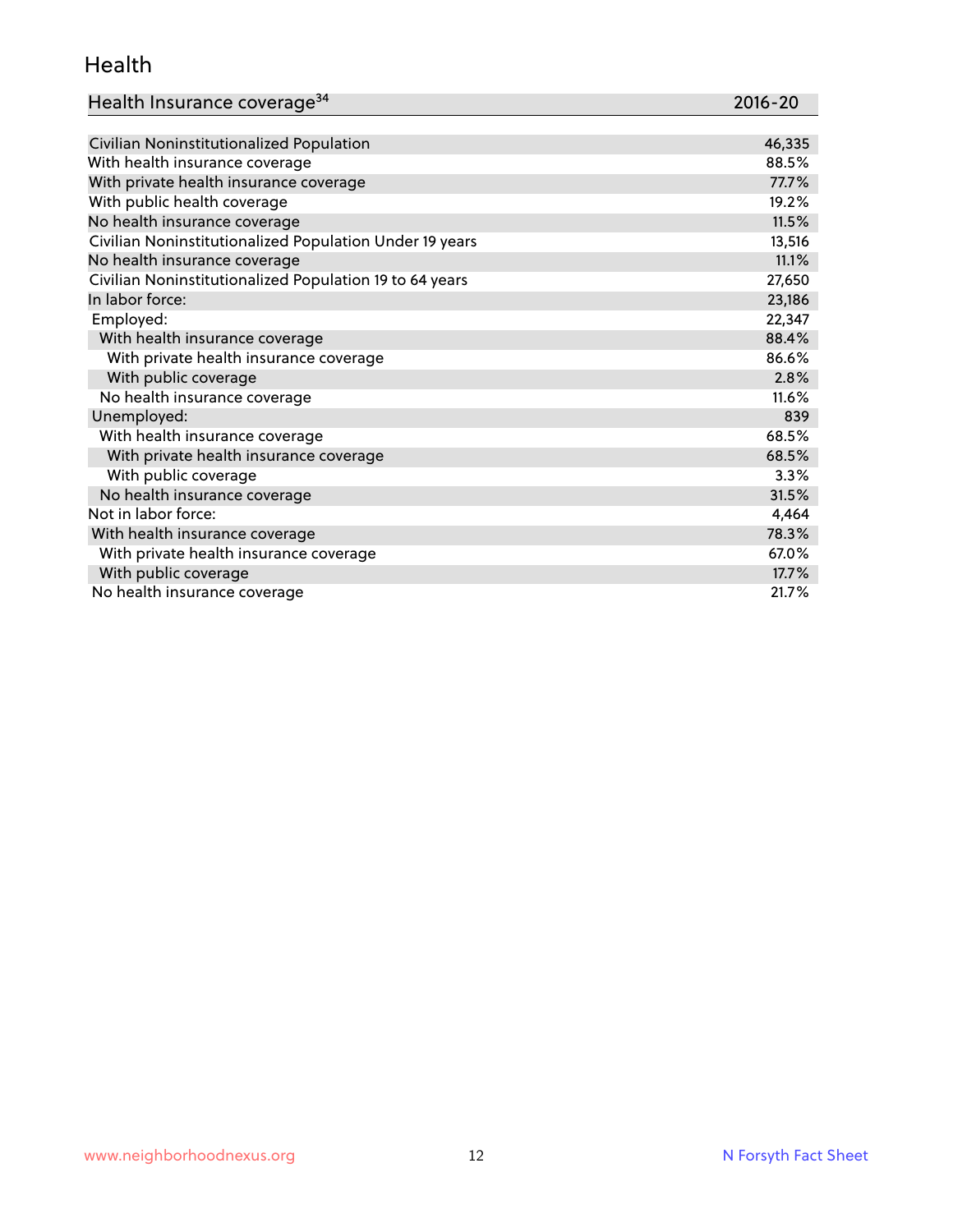## Employment Forecasts

| Forecast Employment by Sector <sup>35</sup>      | 2030        | 2020     | Change   |
|--------------------------------------------------|-------------|----------|----------|
|                                                  |             |          |          |
| <b>All Sectors</b>                               | 10,495      | 9,587    | 9.5%     |
| Goods Producing                                  | 1,858       | 1,313    | 41.5%    |
| Agriculture, forestry, fishing and hunting       | 19          | 22       | $-13.6%$ |
| Mining                                           | 73          | 87       | $-16.1%$ |
| Construction                                     | 1,478       | 887      | 66.6%    |
| Manufacturing                                    | 288         | 317      | $-9.1%$  |
| Service Providing                                | 1,367       | 1,257    | 8.8%     |
| Wholesale trade                                  | 279         | 215      | 29.8%    |
| Retail trade                                     | 891         | 849      | 4.9%     |
| Transportation and warehousing                   | 197         | 193      | 2.1%     |
| <b>Utilities</b>                                 | $\mathbf 0$ | $\Omega$ | 0.0%     |
| Information                                      | 42          | 40       | 5.0%     |
| <b>Financial activities</b>                      | 719         | 774      | $-7.1%$  |
| Finance and insurance                            | 337         | 364      | $-7.4%$  |
| Real estate and rental and leasing               | 382         | 410      | $-6.8%$  |
| Professional and business services               | 1,310       | 1,353    | $-3.2%$  |
| Professional, scientific, and technical services | 1,169       | 1,207    | $-3.1%$  |
| Management of companies and enterprises          | 141         | 146      | $-3.4%$  |
| <b>Education and health services</b>             | 1,777       | 1,673    | 6.2%     |
| <b>Education services</b>                        | 1,452       | 1,400    | 3.7%     |
| Health care and social assistance                | 325         | 273      | 19.0%    |
| Leisure and hospitality                          | 583         | 560      | 4.1%     |
| Arts, entertainment, and recreation              | 106         | 112      | $-5.4%$  |
| Accommodation and food services                  | 477         | 448      | 6.5%     |
| Other services, except public administration     | 349         | 327      | 6.7%     |
| <b>Public administration</b>                     | 118         | 125      | $-5.6%$  |
|                                                  |             |          |          |

#### Population Forecasts

| Population Forecasts <sup>36</sup> | 2030   | 2020   | Change |
|------------------------------------|--------|--------|--------|
|                                    |        |        |        |
| <b>Total Population</b>            | 78.422 | 50,353 | 55.7%  |
| <b>Total Households</b>            | 29.997 | 19.070 | 57.3%  |